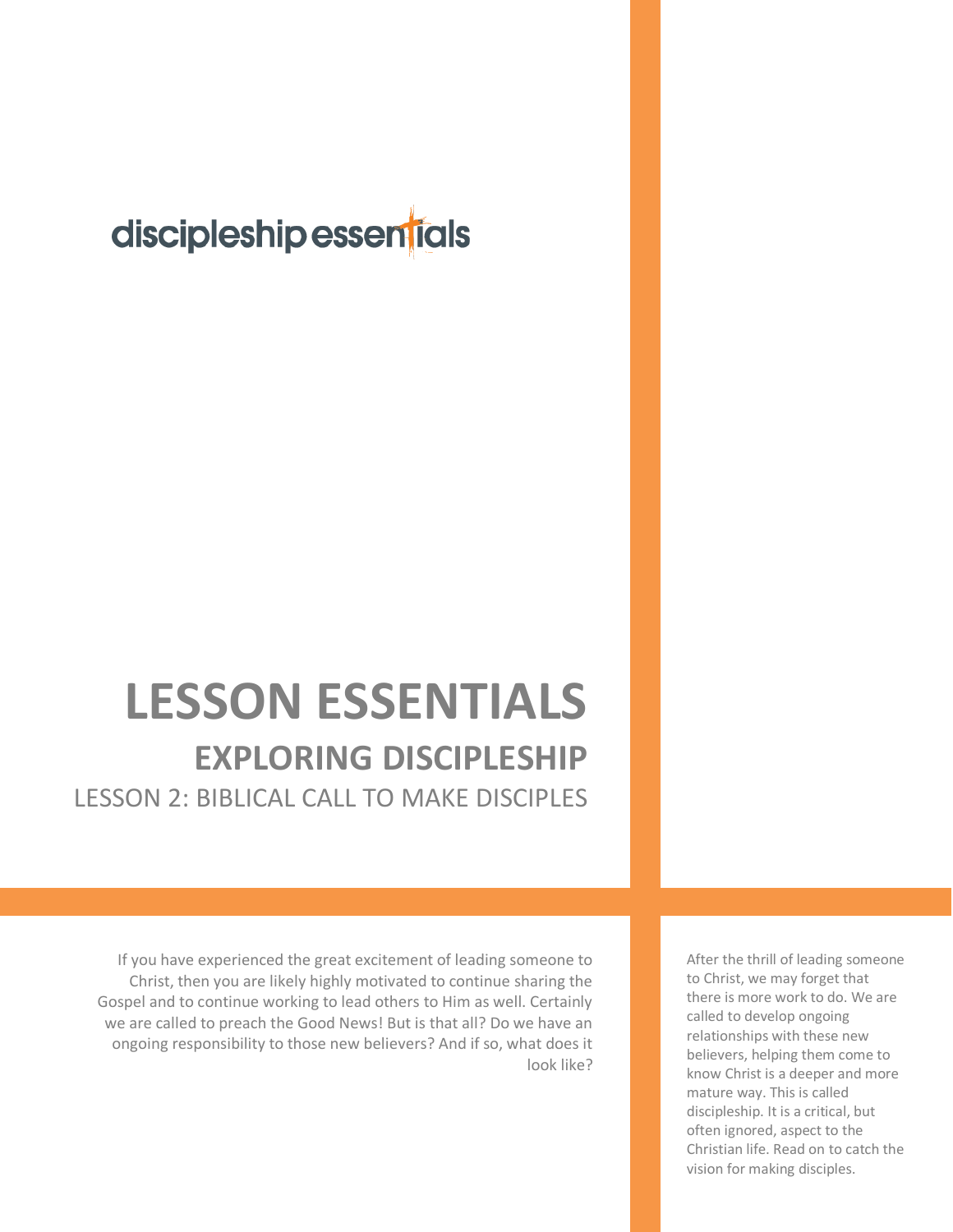If you are wondering who to disciple, you just need to look to those nearest to you. The most obvious person to work with is the new believer that you shared the Gospel with. If you have led someone to Christ, then you ought to seek out opportunities to follow-up with them and begin a mentoring relationship.

When we speak of the Great Commission (Matthew 28:18-20), we often think of it as evangelism -- sharing the Gospel and making sure that all nations hear about Jesus and come to entrust their lives to Him. Certainly, seeing people come to a saving knowledge of Christ is of the utmost importance and we ought to be diligent in our evangelism. However, the Great Commission clearly speak to the need for discipleship as well.

Let's look at this passage again: "And Jesus came and said to them, 'All authority in heaven and on earth has been given to me. Go therefore and make disciples of all nations, baptizing them in the name of the Father and of the Son and of the Holy Spirit, teaching them to observe all that I have commanded you. And behold, I am with you always, to the end of the age.'" (Matthew 28:18-20)

God's Word is clear: we are to make disciples, that is, we are to teach them to observe all that Jesus commanded. This may feel overwhelming to you. Immediately, you may have two concerns come to mind: You may wonder who you ought to disciple, and you may wonder how you ought to disciple someone. But discipleship doesn't always need to be formal or complicated!

If you are wondering who to disciple, you just need to look to those nearest to you. The most obvious person to work with is the new believer that you shared the Gospel with. If you have led someone to Christ, then you ought to seek out opportunities to follow-up with them and begin a mentoring relationship.

But even those of us who have not recently led someone to Christ need to obey the call to make disciples. Look at the people closest to you: do you have children that need to be discipled? Are there new Christians in your church or small group who don't have a mentor? What about a neighbour or a co-worker who believes in the Lord, but doesn't have anyone to teach them? The Lord puts us in relationships and in communities so that we can be an encouragement and example to one another. It could be that there is someone very near to you already who needs a mentor. Ask the Lord to help you initiate that relationship.

When we consider how to disciple, we may argue that we are illequipped because we are not trained in Bible teaching. However, Deuteronomy speaks to parents about what discipleship looks like in families. And when we compare that model to how Jesus taught His disciples, we learn an excellent framework for the discipleship relationships that we undertake.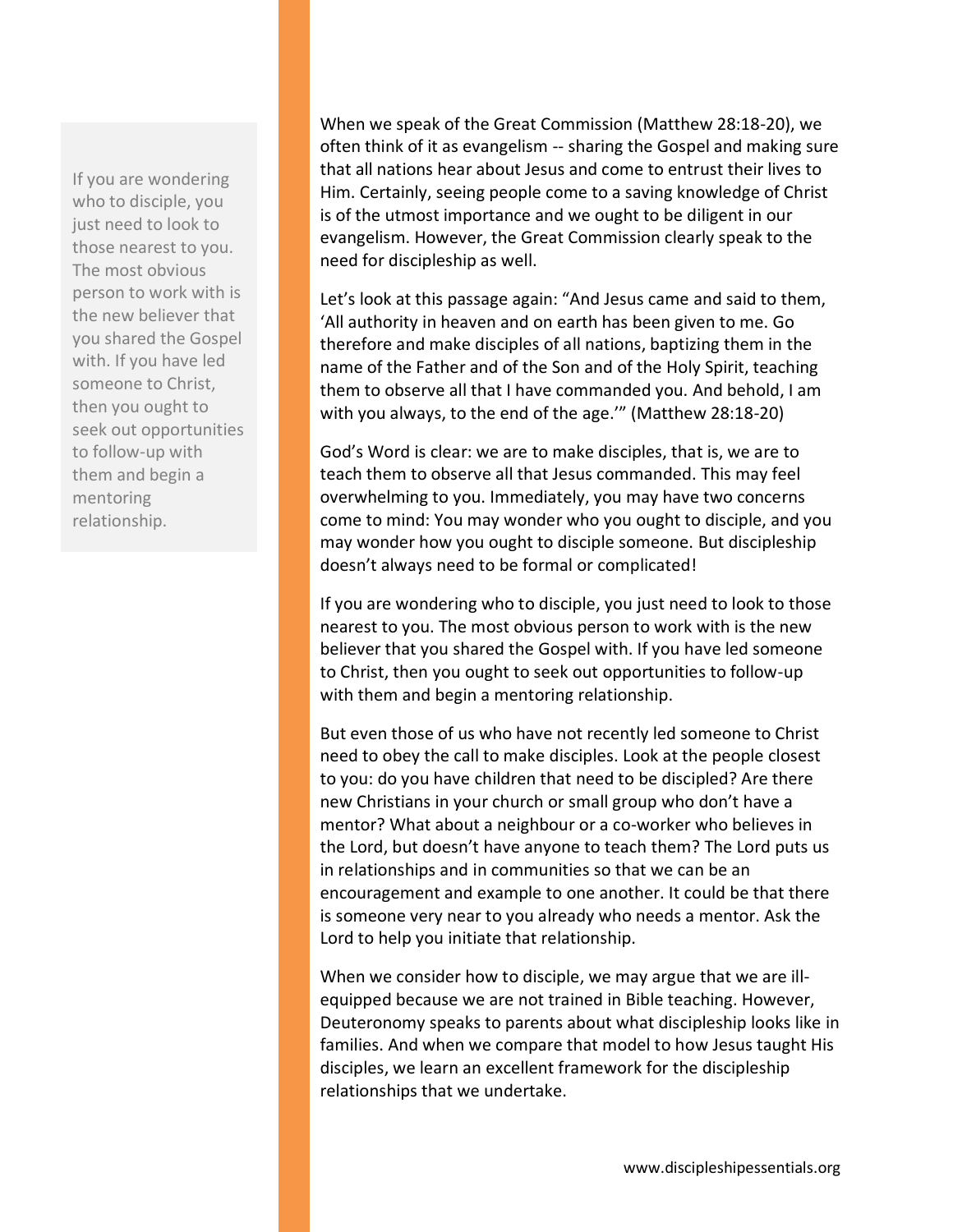"You shall love the Lord your God with all your heart and with all your soul and with all your might. And these words that I command you today shall be on your heart. You shall teach them diligently to your children, and shall talk of them when you sit in your house, and when you walk by the way, and when you lie down, and when you rise. You shall bind them as a sign on your hand, and they shall be as frontlets between your eyes. You shall write them on the doorposts of your house and on your gates." (Deuteronomy 6:5-9)

In this passage, we see that the teaching of the Lord's commandments comes in everyday life. This is not an example of a formal Bible study, but just living life together and talking through the commandments as you experience the day together. Jesus also just spent time with His disciples, serving together, talking together, and using everyday life as object lessons for teaching the ways of the Lord. The disciples watched how He interacted compassionately with people, how He loved His enemies, how He responded to critics, how He laid down His life, and more. He taught them how to live by showing them how He lived. Obviously, Jesus also spent time teaching more formally in the temple, but the majority of His teaching His disciples happened during the time spent together doing very normal things.

As you begin a discipleship relationship, you will need to be intentional about working teaching into your time together, but it need not always be sitting down formally over a Bible study. It will be very worthwhile, for both you and the new believer, to plan times of 'doing life' together. Invite your friend to join you in a service opportunity. Have your friend into your home for a meal and to see how a Christian family functions. While you are spending time together, be sure to talk about why you do things the way you do, and how you make the decisions you make. Teaching what the commandments of Jesus are is important, but it is not enough. It is critical that you also model how to follow the commands of Jesus in real life. Taking time to explain your thought process and your reason for doing what you do during your day is incredibly important and beneficial to a new believer who is trying to figure out what the Christian life truly looks like.

Discipleship takes time, but the fruit of that labour is exceptionally rewarding. Seeing someone come to Christ through evangelism is very exciting, but seeing someone mature in faith through discipleship is even more of a blessing. By investing in discipleship, you are following the call to 'be fruitful and multiply' in an exponential way. You will have borne fruit in your disciple's life, but Jesus also spent time teaching more formally in the temple, but the majority of His teaching His disciples happened during the time spent together doing very normal things.

Discipleship takes time, but the fruit of that labour is exceptionally rewarding. Seeing someone come to Christ through evangelism is very exciting, but seeing someone mature in faith through discipleship is even more of a blessing. By investing in discipleship, you are following the call to 'be fruitful and multiply' in an exponential way.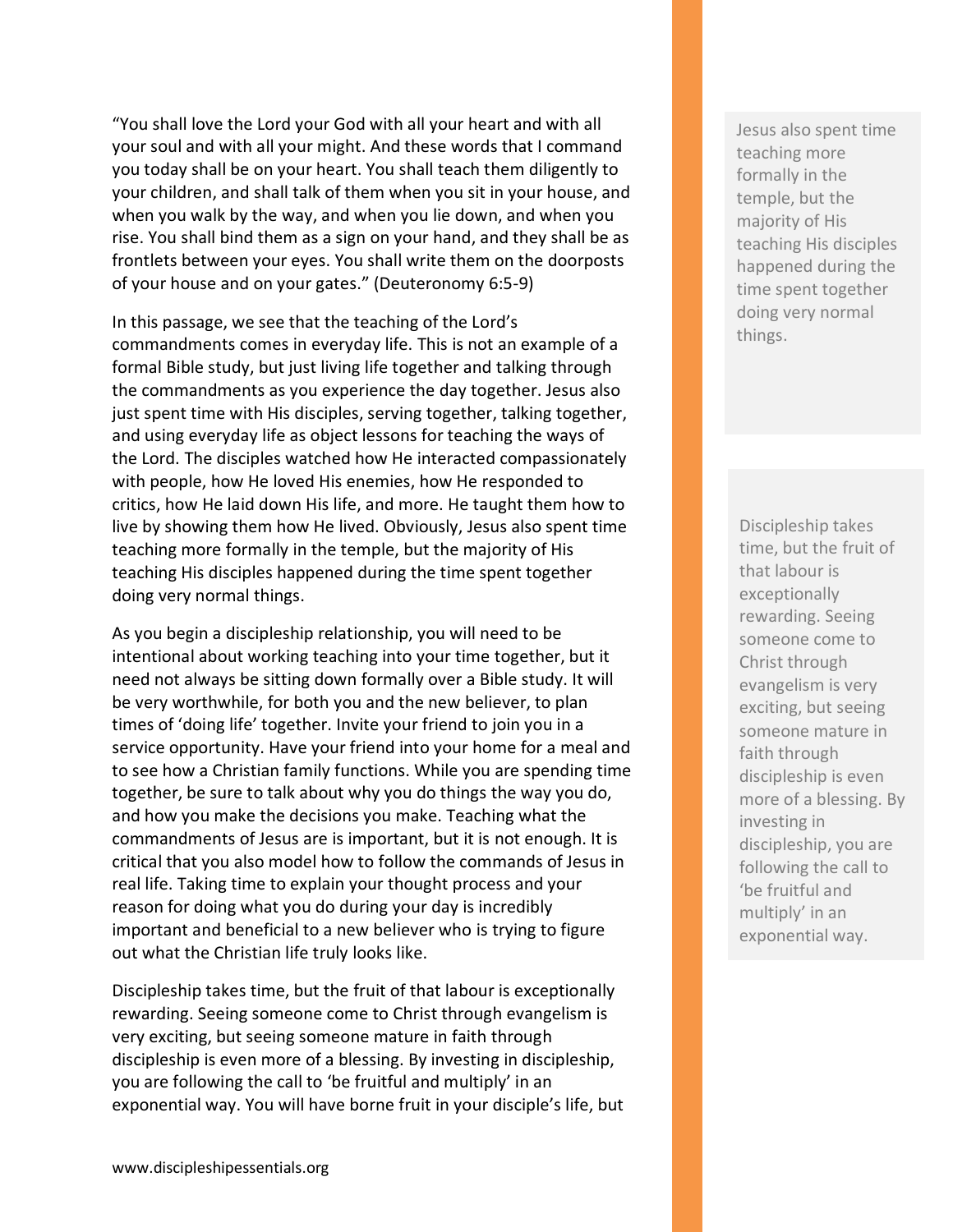What a thrill to be part of the expansion of the Kingdom of God! What a privilege to be used by God in His purposes!

more importantly you will have been used of by the Lord to enable them to also go forth and make more disciples, who will go on to make still more disciples! What a thrill to be part of the expansion of the Kingdom of God! What a privilege to be used by God in His purposes!

## IN REVIEW

- Discipleship is as necessary as evangelism and we ought to get excited to participate in both.
- Discipleship does not always need to be seen as formal teaching or Bible study; in fact, living life and modelling a Christian walk in the daily details is a critical part of true discipleship.
- When we take a long-term view of discipleship, we will see how investing time in one person bears fruit in so very many! There is exponential growth to be made through discipleship as we all take seriously the call to 'be fruitful and multiply' through the mentoring of others.